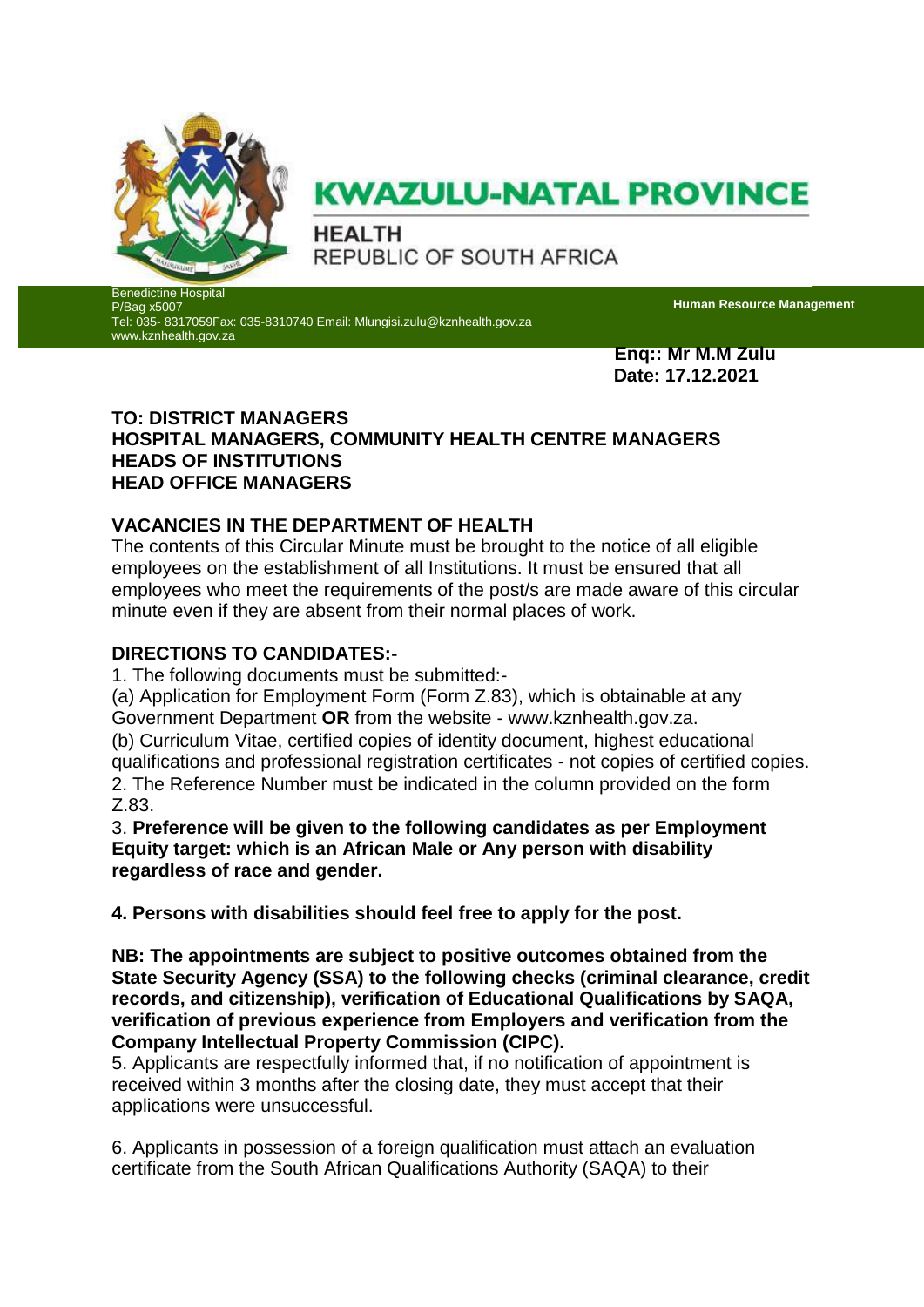applications. Non- RSA Citizens/Permanent Residents/ Work Permit holders must submit documentary proof together with their applications.

7. All employees in the Public Service that are presently on the same salary level but on a notch/package above the minimum of the advertised post are free to apply.

## **NB: Due to financial constraints no S&T & relocation allowance will be funded to candidates**

#### **EMPLOYMENT EQUITY TARGET: AFRICAN MALE**

#### **CLOSING DATE: 31.12.2021**

Original signed by Acting CEO **\_\_\_\_\_\_\_\_\_\_\_\_\_\_\_\_\_\_\_\_\_\_\_**

**ACTING HOSPITAL CEO BENEDICTINE HOSPITAL**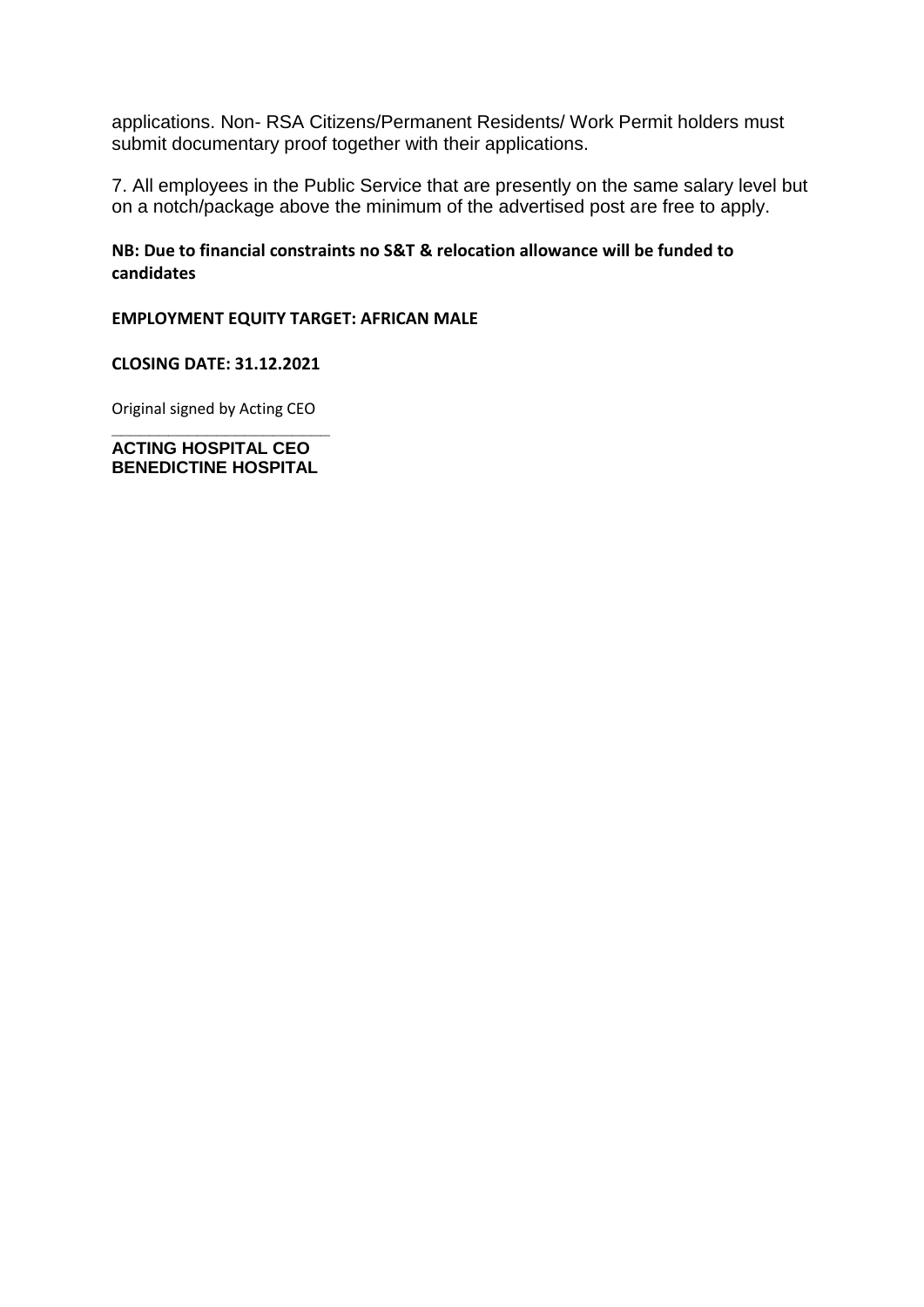#### **DEPARTMENT OF HEALTH: KWAZULU-NATAL**

### **(This Department is an equal opportunity, affirmative action employer, whose aim is to promote representatively in all levels of all occupational categories in the Department.)**

**NOTE:** Applications must be submitted on the prescribed Application for Employment form (Z83) which must be originally signed and dated. The application form (Z83) must be accompanied by a detailed Curriculum Vitae, Applicants must submit copies of qualifications, Identity document and Driver's License (where appropriate) and any other relevant documents. (Such copies need not to be certified when applying for a post.) The communication from the HR of the department regarding requirements for certified documents on or before the day of the interview following communication from HR. The Reference Number must be indicated in the column (Part A) provided thereof on the Z83 form.

**NB**: **Failure to comply with the above instructions will disqualify applicants**. Faxed and emailed applications will **NOT** be accepted. Persons with disabilities should feel free to apply for the post. **The appointments are subject to positive outcomes obtained from the State Security Agency (SSA) to the following checks (criminal clearance, credit records, and citizenship), verification of Educational Qualifications by SAQA, verification of previous experience from Employers and verification from the Company Intellectual Property Commission (CIPC).** Applicants are respectfully informed that, if no notification of appointment is received within 3 months after the closing date, they must accept that their applications were unsuccessful. Applicants in possession of a foreign qualification must attach an evaluation certificate from the South African Qualifications Authority (SAQA) to their applications. Non- RSA Citizens/Permanent Residents/ Work Permit holders must submit documentary proof together with their applications. All employees in the Public Service that are presently on the same salary level but on a notch/package above of the advertised post are free to apply, applicants will not be acknowledged, however, successful applicants will be advised of the outcome.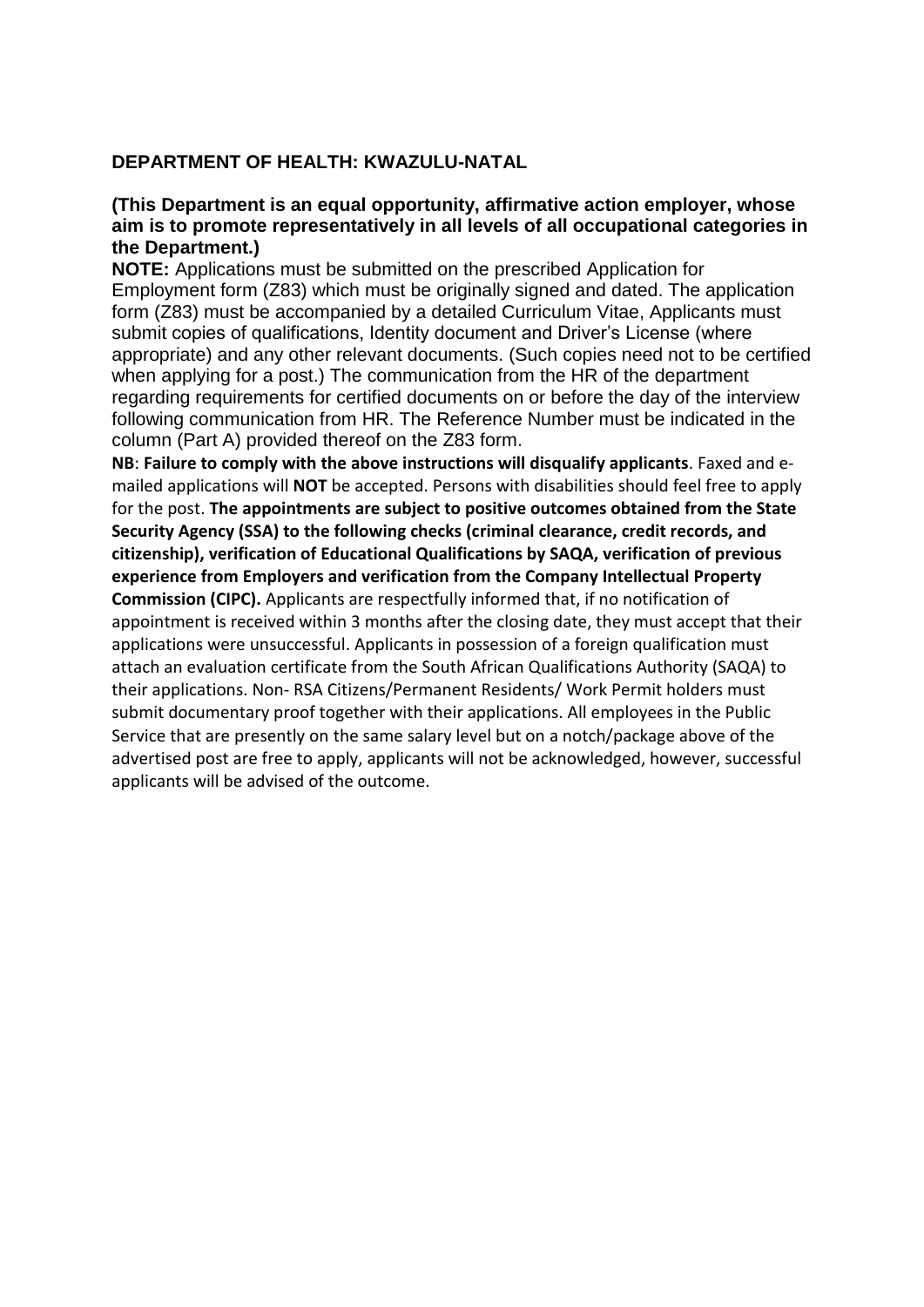**JOB TITLE: Senior Human Resource Practitioner INSTITUTION: BENEDICTINE HOSPITAL) REFERENCE NO: BEN/HOSP/14/2021 REMUNERATION: R 321 543.00 PER ANNUM** 

## **OTHER BENEFITS: 13th Cheque, Medical Aid (Optional), Housing Allowance (Employee must meet prescribed requirements)**

## **MINIMUM REQUIREMENTS:**

□ Senior Certificate / Standard 10/ Grade 12

□ An appropriate Degree/Diploma in Human Science/Human Resource Management/ Public Management

□ 1-2 years' experience in Staff/ Labour Relations Component

 $\Box$  Proof of current and previous work experience endorsed/stamped by HR Manager/ Delegated Person

## **RECOMMENDATION**

□ Valid Driver's license (Code B or above)

 $\Box$  Persal Certificate

## **KNOWLWDGE, SKILLS, TRAINING AND COMPETENCIES REQUIRED:**

□ Broad knowledge and understanding of Human Resource Management legislations i.e. Labour Relations Act, Basic Condition of Employment Act, Grievance and Disciplinary Procedure ETC.

□ Problem Solving Skill, Decision Making, Human Relations and Communication **Skills** 

□ Investigation and Presiding Skills

 $\Box$  Broad Knowledge of Persal System

## **KEY PERFORMANCE AREAS:**

 $\Box$  Manage the functioning of staff Relations Section in order to ensure the provision of high quality service

 $\Box$  Promote and maintain sound staff relations within the Institution and ensure adherence to Labour Relations Act, Basic Condition of Employment Act and other related legislative prescript.

□ Attend to all Grievance, Disciplinary and misconduct cases in terms of laid down policies and procedures

- $\Box$  Prepare reports for Staff Relations issues
- $\Box$  Promote orderly collective bargaining within the Institution

 $\Box$  Investigate and preside when need arises

- $\Box$  Collect and analyse statistic in respect of Labour Related matters
- $\Box$  Provide efficient conflict management resolution

□ Approval of transaction on PERSAL.